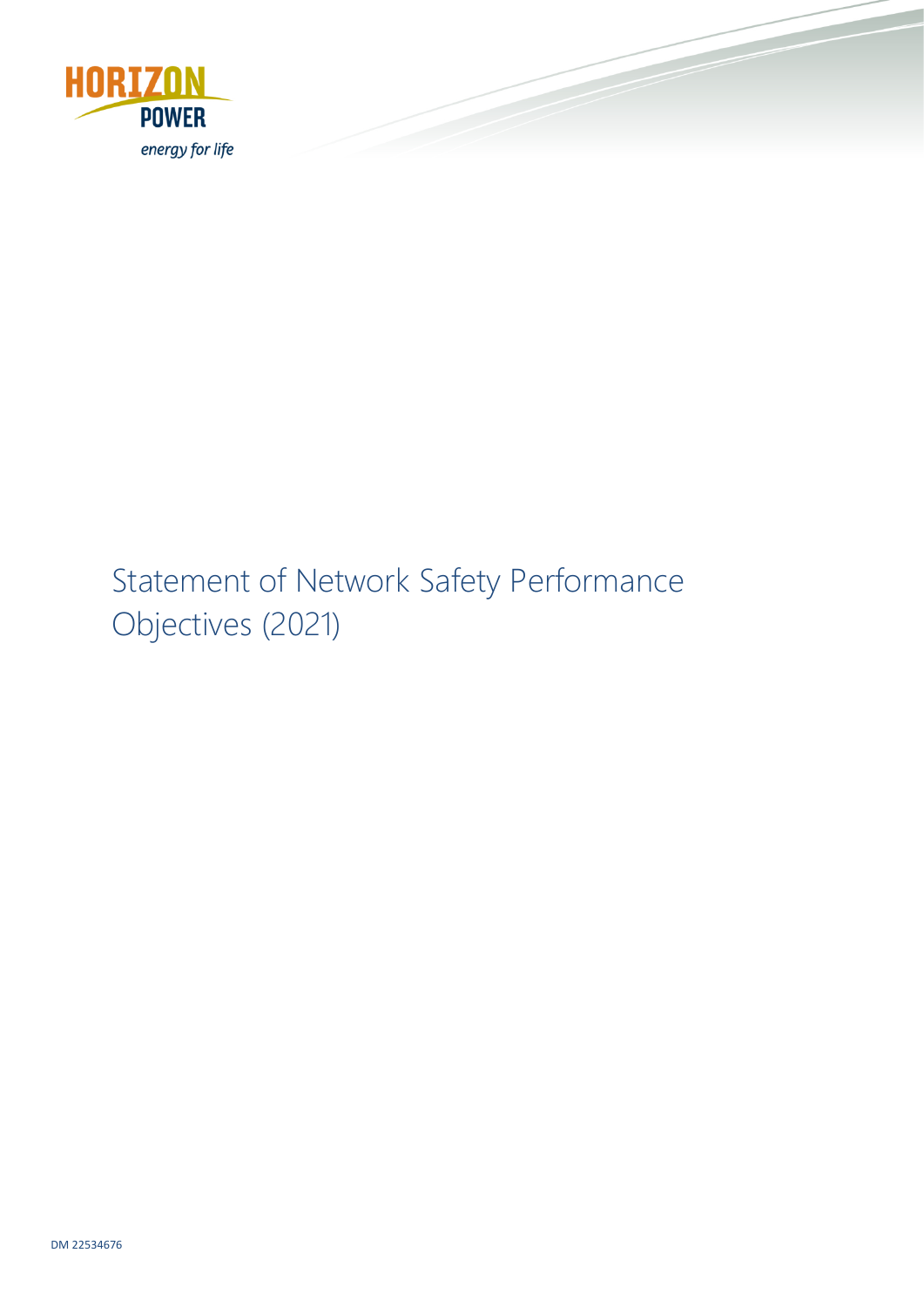

Network Safety Performance Objectives (2021)

## Context & Purpose

The Horizon Power Network Safety Objectives (2021) (Objective Statement) has been prepared for each of the network safety performance incident types detailed in Regulation 30 and in accordance with the requirements set out in Regulation 31 of the Electricity (Network Safety) Regulations 2015.

This Objective Statement sets out the objectives in relation to the maximum number of incidents expected to occur and covers financial years 2021/22 to 2024/2025.

## Objective Establishment

Horizon Power has applied a causal forecasting – input-output methodology to the majority of the network safety performance incident types, with the exception of property damage (Regulations r. 30(1) (b) and r.30 (1) (c)). This method is well suited to Horizon Power as:

- 1. It can assess all historical Network Safety Performance Incidents
- 2. It allows the level of confidence in historical data quality to be factored into forecasts via a smoothing parameter which can assign greater weight to more recent network safety performance data
- 3. It is a best practice approach to forecasting, utilising an underlying mathematical model known as a "Multiplicative Damped Trend"

Where possible, Horizon Power incorporates industry statistics as a benchmark against which reasonable Objectives can be set. Network performance against these Objectives is then used in the Asset Management Planning process, which provides a risk-based framework for identifying and planning the capital and operational works.

#### Objective Statement

This Objective Statement provides the objectives that Horizon Power will strive to achieve in the maintenance and operation of its network.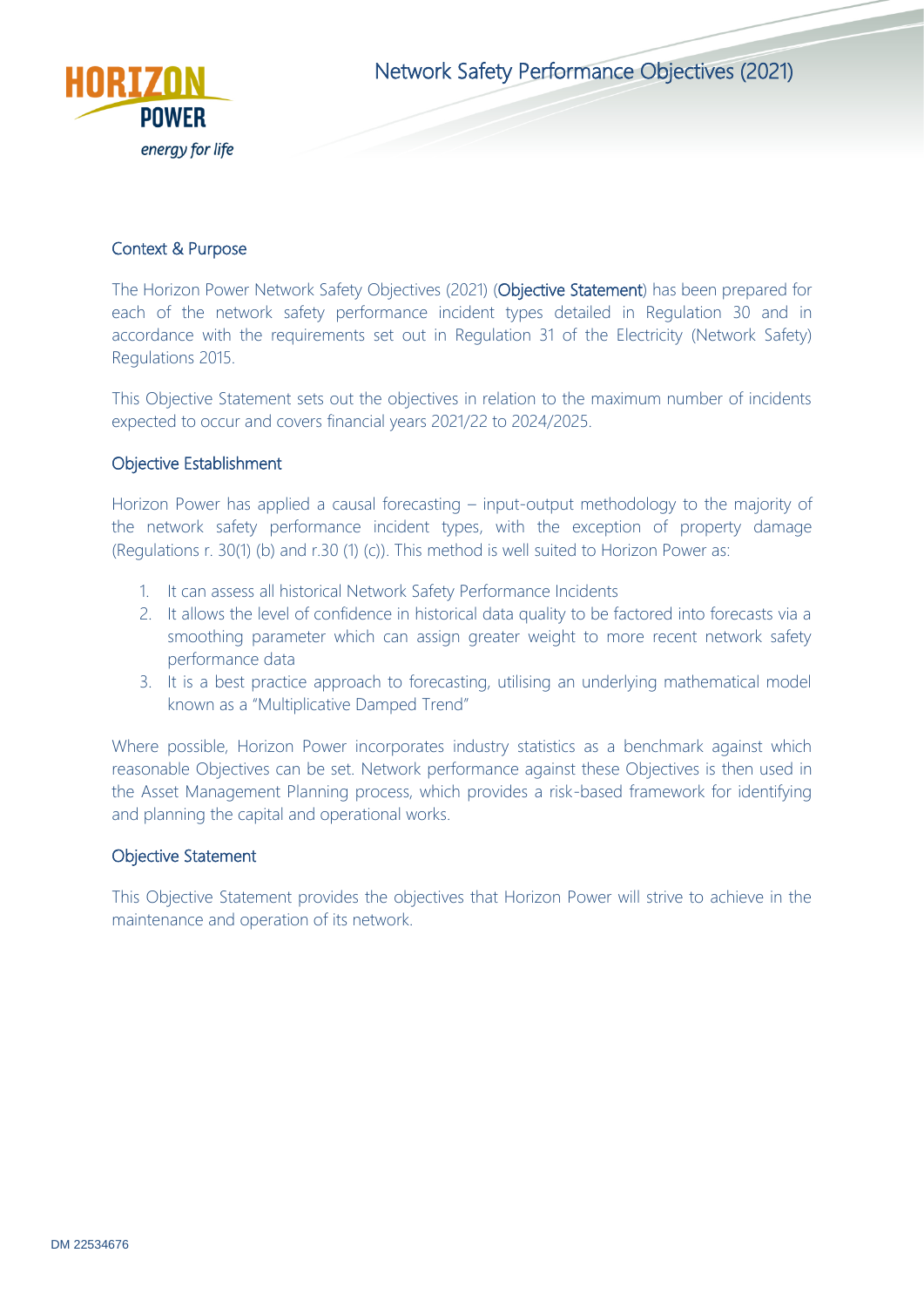

Network Safety Performance Objectives (2021)

|          |                                                                 |                             | Network Safety Performance Objectives |                             |                |  |
|----------|-----------------------------------------------------------------|-----------------------------|---------------------------------------|-----------------------------|----------------|--|
|          | <b>Network Safety Performance Incidents</b>                     | 2021/22                     | 2022/23                               | 2023/24                     | 2024/25        |  |
| 30(1)(a) | <b>Total Electric Shock</b>                                     | 0                           | $\overline{0}$                        | 0                           | $\overline{0}$ |  |
|          | Person - No Injury                                              | 0                           | 0                                     | 0                           | 0              |  |
|          | Person - Injury                                                 | 0                           | 0                                     | 0                           | 0              |  |
|          | Person - Death                                                  | 0                           | $\cal O$                              | $\theta$                    | $\mathcal O$   |  |
|          | Livestock - Death                                               | 0                           | 0                                     | 0                           | 0              |  |
| 30(1)(b) | Total Property Damage (Not Fire)                                | $\overline{0}$              | $\mathbf 0$                           | $\overline{0}$              | $\overline{0}$ |  |
| 30(1)(c) | <b>Total Property Damage (Fire)</b>                             | $\overline{0}$              | $\overline{0}$                        | 0                           | $\overline{0}$ |  |
|          | Distribution Network Safety Performance Incidents<br>Objectives |                             |                                       |                             |                |  |
| 30(1)(d) | <b>Total Network Pole Fire</b>                                  | 6                           | 6                                     | 6                           | 6              |  |
| 30(1)(e) | <b>Total Conductor Clashing</b>                                 | $2+$                        | 2                                     | 2                           | 2              |  |
| 30(1)(f) | Total Unassisted Pole Failure <sup>1</sup>                      | 7                           | 7                                     | 7                           | 7              |  |
|          | Wood (Population: 15,179)                                       | $\mathcal{Z}_{\mathcal{C}}$ | $\overline{c}$                        | $\mathcal{Z}_{\mathcal{C}}$ | $\mathcal{L}$  |  |
|          | Steel (Population: 40,424)                                      | 5                           | 5                                     | 5                           | 5              |  |
|          | Concrete (Population: 335)                                      | 0                           | ${\cal O}$                            | 0                           | $\mathcal O$   |  |
|          | Fibreglass (Population: 1)                                      | 0                           | $\mathcal O$                          | 0                           | $\cal O$       |  |
|          | Other (Population: 142)                                         | 0                           | 0                                     | $\theta$                    | 0              |  |
| 30(1)(g) | <b>Total Unassisted Conductor Failure</b>                       | 10                          | 10                                    | 10                          | 10             |  |
| 30(1)(h) | <b>Total Unassisted Stay Wire Failure</b>                       | 8                           | 8                                     | 8                           | 8              |  |
| 30(1)(i) | <b>Total Unassisted Cable Failure</b>                           | 20                          | 20                                    | 20                          | 20             |  |
| 31(3)    | <b>Total All Materials Unassisted Pole Failure Rate</b>         | $1\frac{1}{2}$              | 1                                     | 1                           | 1              |  |
|          | Wood x 10,000 p.a.                                              | $7+$                        | $\mathcal{I}$                         | 7                           | $\mathcal{I}$  |  |
|          | Steel x 10,000 p.a.                                             | 7 <sup>1</sup>              |                                       |                             | 1              |  |
|          | Transmission Network Safety Performance Incidents               |                             |                                       | Objectives                  |                |  |
| 30(1)(d) | <b>Total Pole Fire</b>                                          | $\overline{0}$              | $\overline{0}$                        | $\overline{0}$              | 0              |  |
| 30(1)(e) | Total Conductor Clashing <sup>2</sup>                           | $\bigcap$                   | $\bigcap$                             | $\Omega$                    | $\overline{0}$ |  |
| 30(1)(f) | <b>Total Unassisted Pole Failure</b>                            | $\overline{0}$              | $\overline{0}$                        | $\overline{0}$              | $\overline{0}$ |  |
|          | Wood                                                            | $\mathcal O$                | $\mathcal O$                          | $\mathcal O$                | 0              |  |
|          | <b>Steel</b>                                                    | $\left( \right)$            | 0                                     | 0                           | 0              |  |
|          | Other                                                           | 0                           | $\mathcal O$                          | 0                           | $\mathcal O$   |  |
| 30(1)(g) | <b>Total Unassisted Conductor Failure</b>                       | $\overline{0}$              | $\overline{0}$                        | $\overline{0}$              | $\overline{0}$ |  |
| 30(1)(h) | Total Unassisted Stay Wire Failure <sup>3</sup>                 | $\overline{0}$              | $\overline{0}$                        | $\overline{0}$              | $\overline{0}$ |  |
| 30(1)(i) | <b>Total Unassisted Cable Failure</b>                           | $\overline{0}$              | $\overline{0}$                        | $\overline{0}$              | $\overline{0}$ |  |
| 31(3)    | <b>Total Unassisted Pole Failure Rate</b>                       | $\overline{0}$              | $\overline{0}$                        | $\overline{0}$              | 0              |  |
|          | Wood x 10,000 p.a.                                              | 0                           | 0                                     | $\bigcap$                   | 0              |  |
|          | Steel x 10,000 p.a.                                             | $\overline{O}$              | $\mathcal O$                          | 0                           | 0              |  |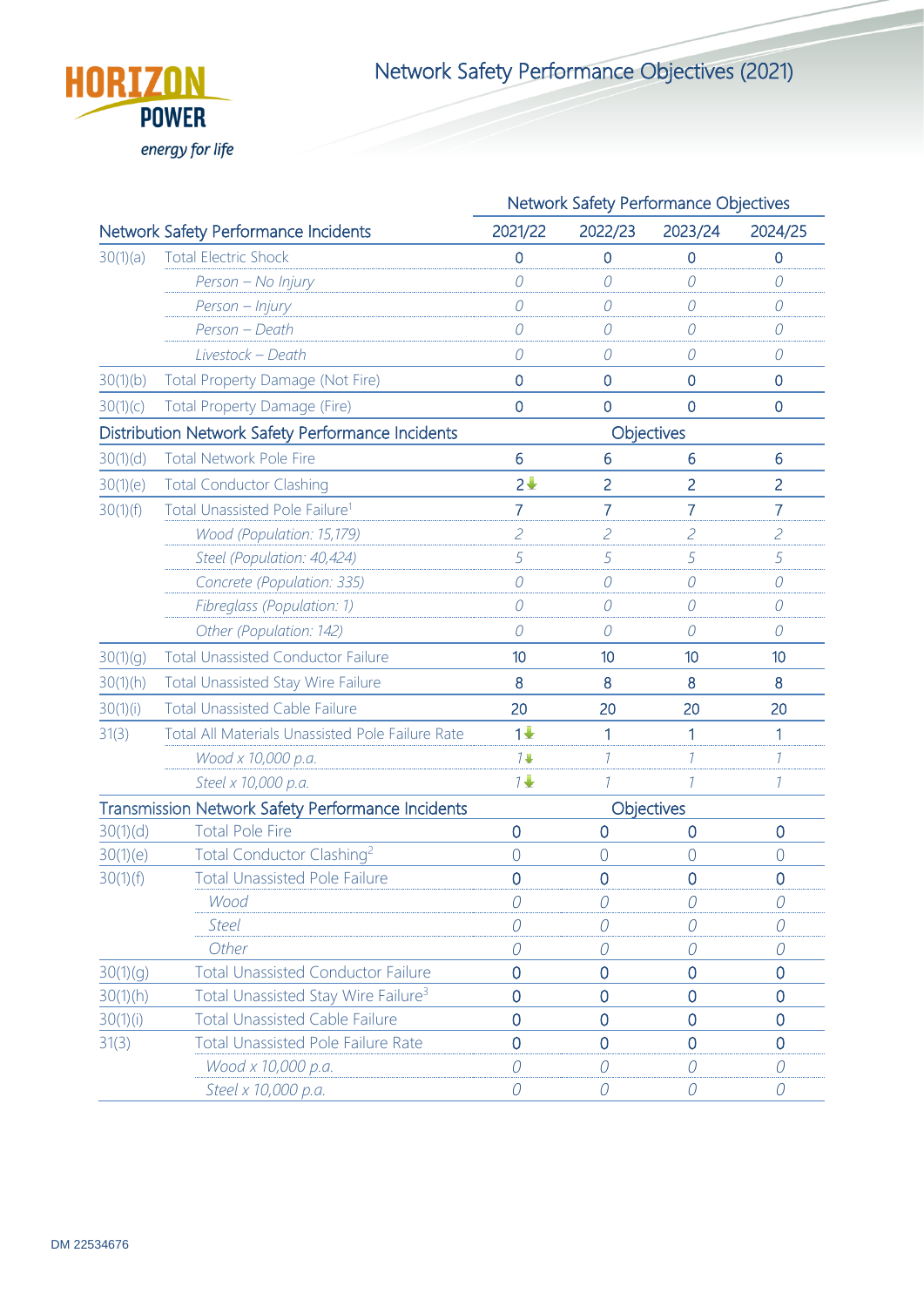

Network Safety Performance Objectives (2021)

#### **Notes**

- 1. Unassisted steel pole failures and failure rates also include street light poles
- 2. Unassisted conductor clashing objectives are based on reported incidents this may not capture all clashing incidents occurring on the network
- 3. Unassisted stay wire<sup>1</sup> failure objectives are based on reported incidents this may not capture all stay wire failure incidents occurring on the network as these may not be identified until inspected.

<sup>&</sup>lt;sup>1</sup> As opposed to the stay assembly which includes anchors and rods